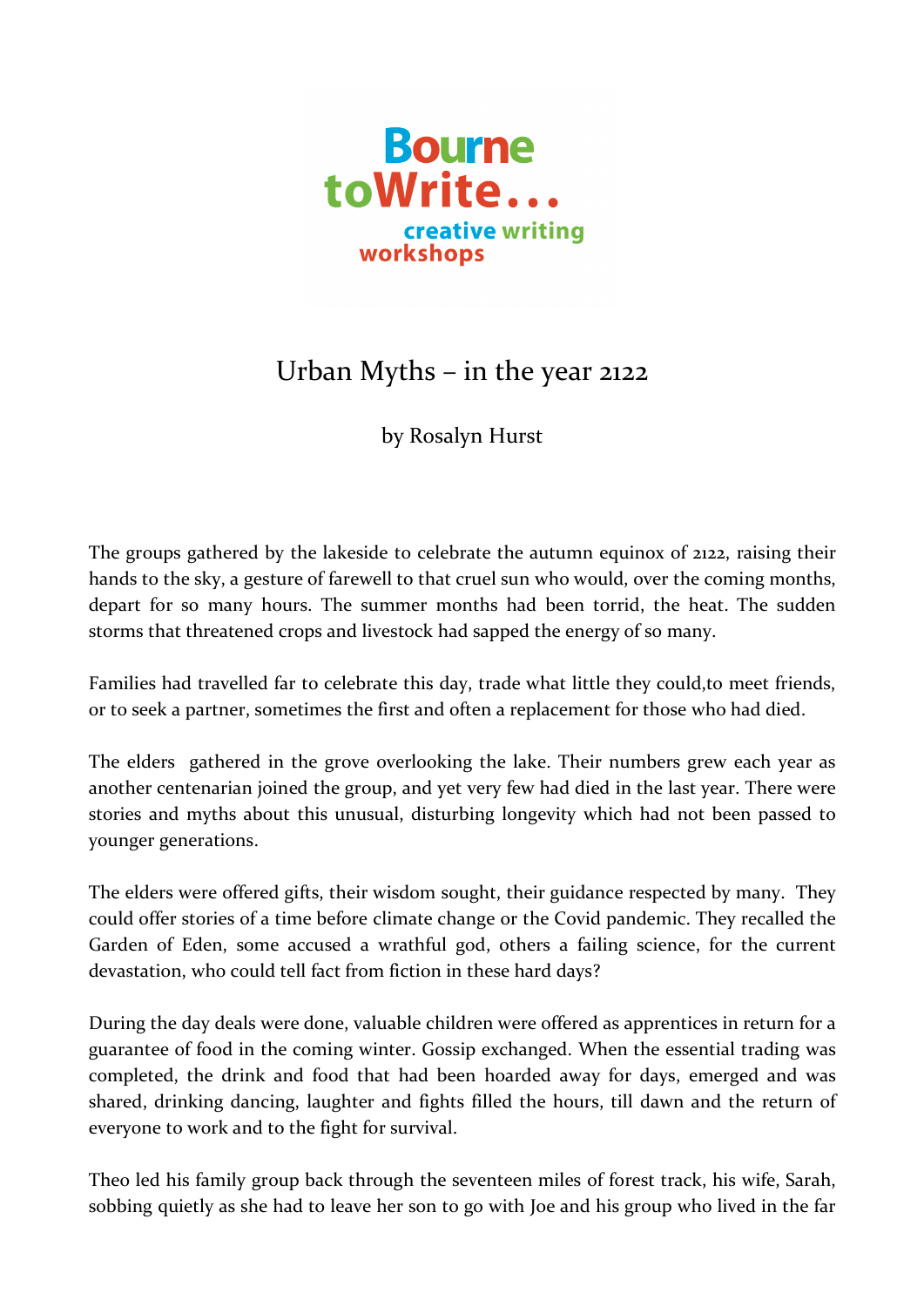south. They dragged the cart in which sat Granny Chloe, Granny Emma Great Aunt Jackie, cousin Helen and Grandad Gary, their combined ages reaching 550. Granny Chloe's complaints seemed unending, the uncomfortable cart, the chill breeze, the lack of a warm drink, on and on and on. Grandad Joe, kept asking where they were, could he get down, and looking at the children whom he did not recognise shouted, 'Get away you hooligans, I'll call the police.'

By sunset they had got back to the settlement. Paula and Jim had remained to guard against wolves and brigands. The fire had lit and the broth was cooking over it. The elders were settled in their huts immediately sleeping. Theo, exhausted, looked around at his little group and voiced what they all had been thinking.

'We cannot survive the winter like this. The number of elders is growing - they are outliving their children,'

'And grandchildren,' declared Sarah, 'Had to leave Nat to off god knows where, just because we won't have enough food.'

'We can hunt, the bears will be travelling down to Sussex soon when the Artic winters set in, deer too, and the ice will set in at Dover and maybe we can get seals there.' but that was said more in hope than in reality.

'Its all the fault of that Covid, god only knows how many years ago,' muttered Jim, 'They didn't know what would happen when they vaccinated the very young, did something to their genes it is said, and now they live for ever.'

'Those elders' spat Sarah, 'They're wily and crafty. They frighten the kids to give them food, they terrify them with stories of radio active bears coming over from Dungeness, they scream at them that the milk is contaminated and then grab it for themselves.'

A month later, as the chill of the October days shortened, Sarah returned slowly from the store. There, buried in a hole in the ruins of Lewes Castle she often found books and today a treasure. *'Survival in the Artic 1900, stories and myths of the Inuit'.* In the evening she and Paula struggled to read, trying to recall that lost skill,, looking at the pictures of such a familiar landscape, although the people had Asian features, and were young, healthy and carefree.

With trembling fingers they traced and understood, they re-read, they had an answer. They whispered for the men folk to sit around them, sending the children to watch the elderly and keep them distracted. Sarah read with deliberate precision:

'*The winters of the Artic are severe and food is scarce. Old people are revered and their wisdom is much respected. In late October or when the freeze commences each community holds a special event of celebration and the elders are given the strongest and best of spirits, a type of vodka, until they pass out. Unconscious they are taken from the huts and with great ceremony buried, not underground but in a shallow grave that is then filled with snow. When spring arrives and the snows begin their melt, the elderly are lifted gently and many return to full life for another summer. For those who do not mourning ceremonies are conducted.'*